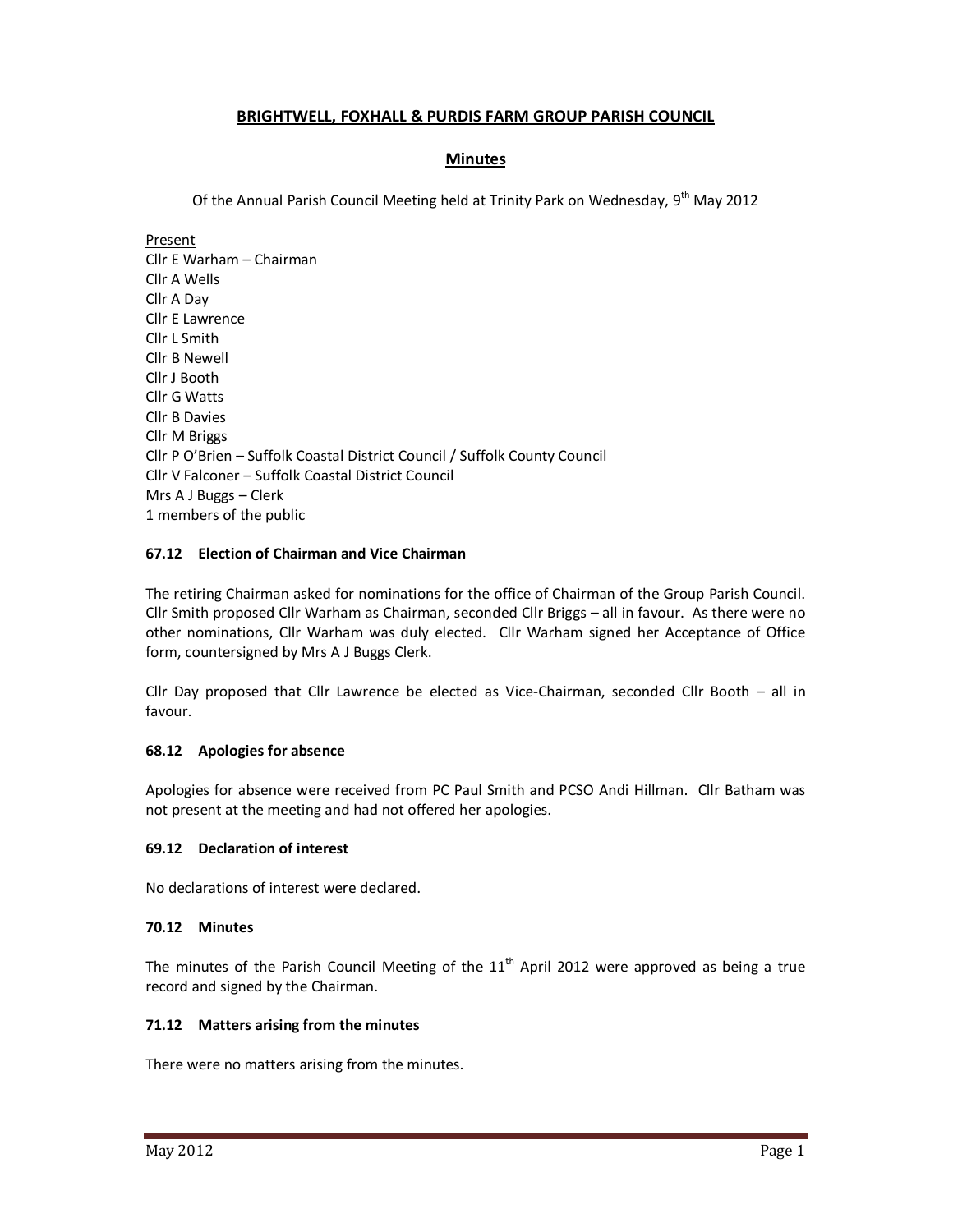# **71.12 Election of Chairman and Members of the Planning Committee**

Cllr Day proposed, seconded Cllr Briggs that the Planning Committee should consist of Cllrs Warham, Day, Wells, Newell, Lawrence and Booth.

Cllr Day proposed, seconded Cllr Briggs that Cllr Wells should be appointed as Chairman of the Planning Committee – all in favour.

## **72.12 To appoint Suffolk Association of Local Councils representative**

Cllr Warham proposed, seconded Cllr Smith that Cllr Briggs should be appointed as the Council's representative for Suffolk Association of Local Councils – all in favour.

## **73.12 To appoint a Police Liaison member**

Cllr Wells proposed, seconded Cllr Newell that Cllr Warham should be appointed as a member of Police Liaison Committee – all in favour.

## **74.12 To appoint a Tree Warden**

As recommended by Anne Westover Landscape Architect Suffolk Coastal District Council it was agreed to appoint a Tree Warden for the three parishes. Cllr Warham proposed, seconded Cllr Newell that Cllr Smith should be appointed as the Tree Warden – all in favour.

## **75.12 The meeting was adjourned to receive reports from:**

- Suffolk Police PC Paul Smith verbal report
- Cllr P O'Brien Suffolk Coastal District Council / Suffolk County Council written report
- Cllr V Falconer Suffolk Coastal District Council written report

## **The meeting was re-convened.**

#### **76.12 Clerk's Report**

The Clerk's report had previously been circulated and it was agreed that some of the items should be discussed as per the agenda.

#### Matters arising from the last meeting

## **Minute 56.12 Localism Act 2011 / Neighbourhood Plans**

I wrote to councillors giving dates for a meeting with Hilary Hanslip Suffolk Coastal District Council. Three councillors replied offering suitable dates and time as follows:

Tuesday,  $15<sup>th</sup>$  May 2012 after 3.45 pm Wednesday, 16<sup>th</sup> May 2012 after 3.45 pm

I am waiting for a reply from Hilary as to the most suitable date.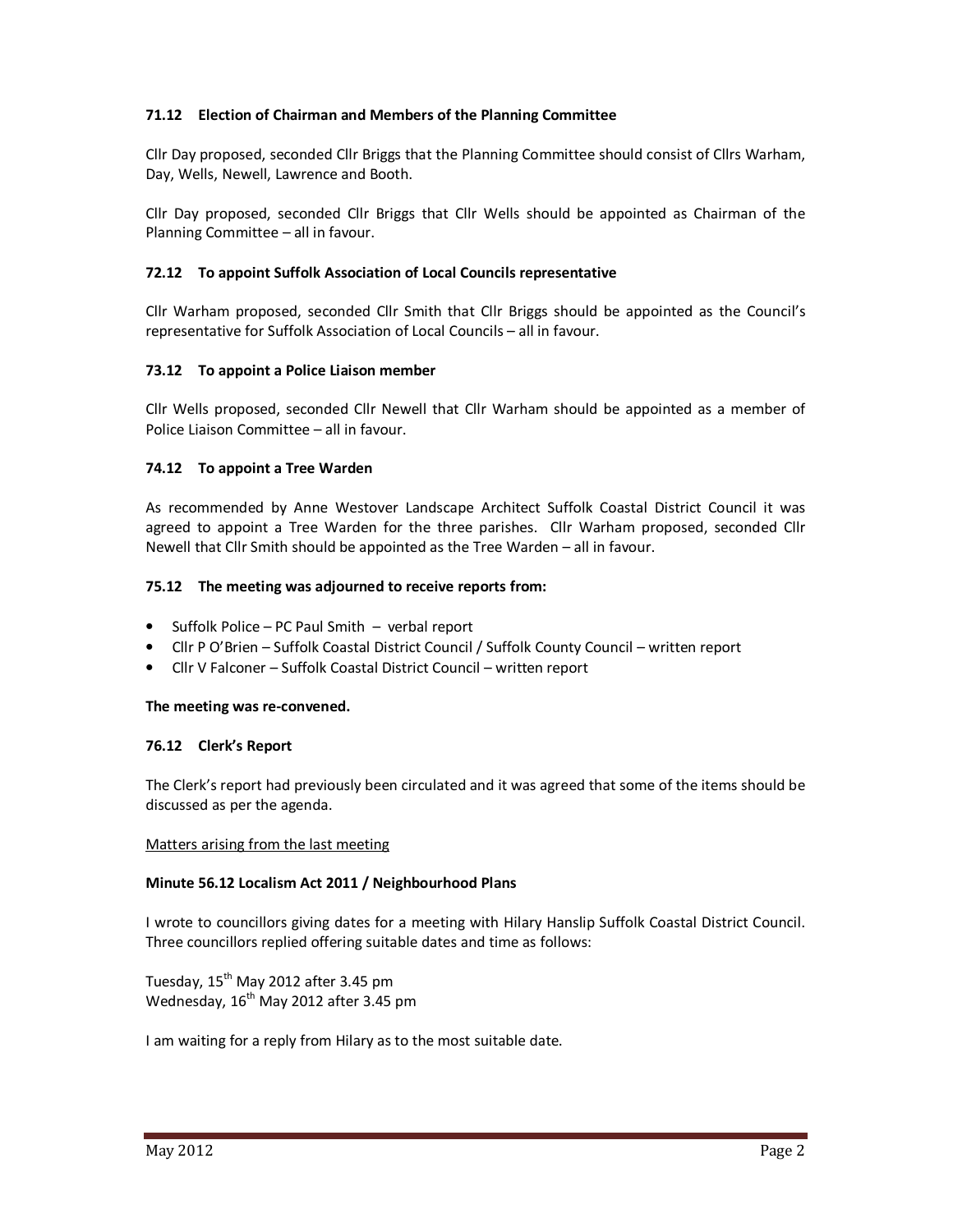### **Minute 57.12 Future Plans for Parish – Felixstowe Road**

I am writing to Anne Westover Suffolk Coastal District Council asking whether she could discuss the planting of trees on the Felixstowe Road as part of her presentation on  $9<sup>th</sup>$  May 2012.

I have also written to Ipswich Borough Council Planning on the following items from the last meeting:

- 1. Parish Council concerned about the encroaching development and the impact on the parish as it does not appear that consideration has been given to the disturbance to the residents on the opposite side of Felixstowe Road to Ransomes Europark and the land along the railway line from the Storage Facility to Admiral Windows.
- 2. Lighting on Ransomes Europark.

### **Minute 58.12 Visibility Woodhouse Lane / Bucklesham Road**

I have spoken to our insurance company who is suggesting that we carry out an initial risk assessment.

#### **Minute 59.12 Brightwell Seat**

A notice has been placed on the Brightwell Notice Board stating that it is the Parish Council's intention to arrange for a seat to be sited in July 2012 for the benefit of the local residents.

### **Minute 62.12 Correspondence**

a. Letter from Brightwell Church requesting a donation for the upkeep of the churchyard. Approximately £900 in the Recycling Credits budget.

#### **Minute 65.12 Members Questions to the Chairman**

b. Cllr Day stated at the last meeting that he has been in contact with SCC concerning the Felixstowe Road Service Road parking who had stated that this matter had not been taken any further. The Clerk was asked to send a copy of our response to Andrew Pearce at SCC Phoenix House. Andrew Pearce did not reply and I have sent another copy of my original email asking for a response before our meeting.

Since the last meeting I have also received an email from PC Paul Smith stating that he had received a complaint from Neil Goldie who lives in the service road complaining about the parking stating he was finding it difficult to negotiate out of his drive. I have emailed Neil stating that the Parish Council is working towards a solution to this problem. PC Paul Smith and PCSO Andi Hillman are both monitoring the situation.

In addition, the Parish Council has also received a complaint via Cllr Day from Mr Capasso who also lives opposite John Banks about the level of night time lighting that the garage have now switched on and it is shining directly into his bedroom window resulting in lack of sleep, etc.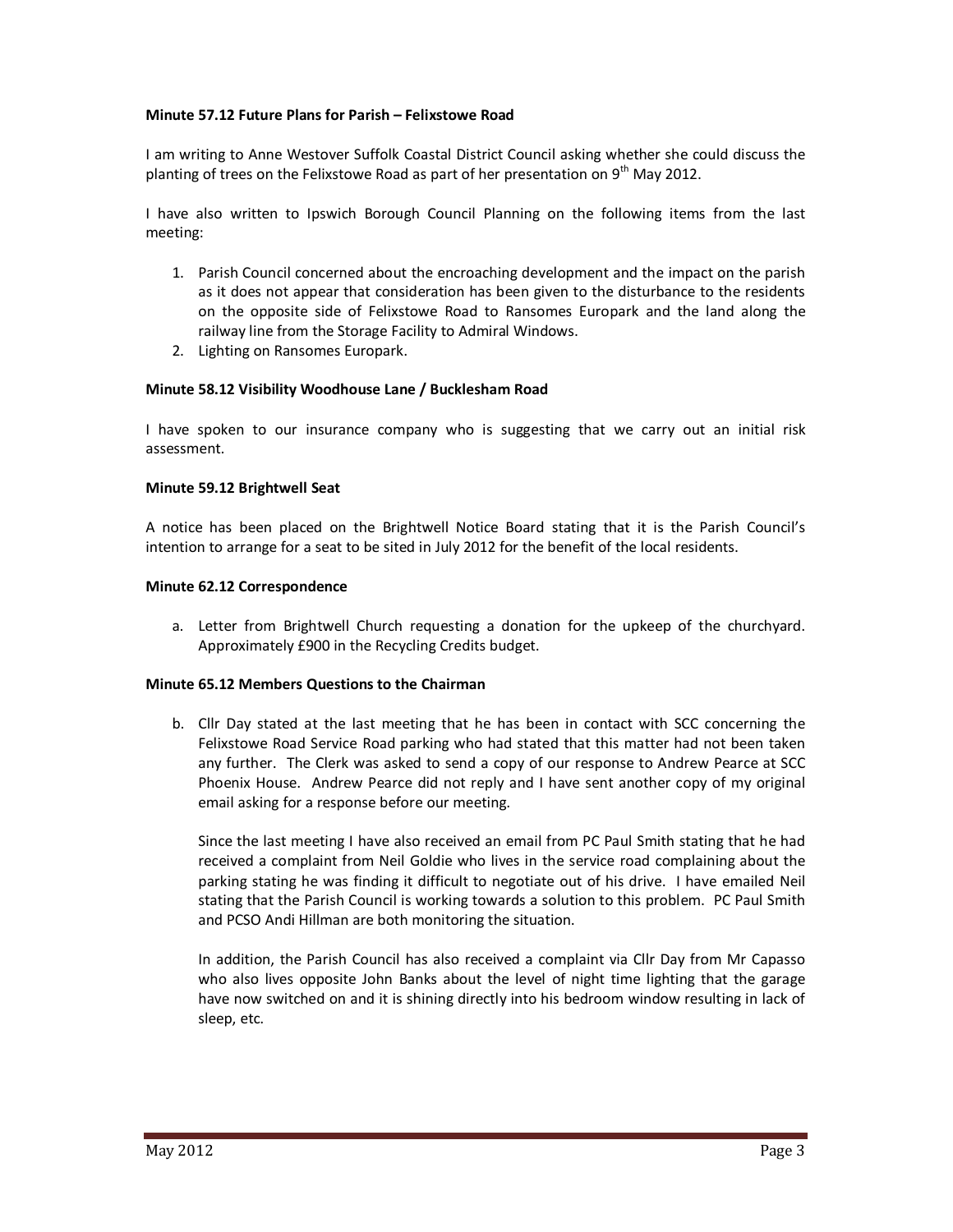### Orwell Country Park

The travellers which were camped in the car park at Orwell Country Park have now vacated the site. We have no information as to where the travellers have moved to.

### Scrutiny of Housing Provision within Suffolk Coastal District Council

An email was received from Phillip Dunnett Chairman to the Scrutiny Committee asking whether the Parish Council have any views about the housing situation in Suffolk Coastal. The details of the email are as follows:

"The Council's Scrutiny Committee is to conduct a review of housing provision in the District and we would like to know what you think.

We will also hear evidence from Housing Associations and their tenants, from developers, local housing charities and the Council's Housing Team. But we want to start by asking you – the representatives of our local communities – for your thoughts and experiences regarding housing to the District and how things could be improved.

The response form enclosed with this letter lists the aspects of housing that we intend to review. Please tick those that you think are of most concern to your community and indicate whether you are satisfied or dissatisfied with the current situation.

There is also a space for you to add further explanation/comment or to suggest any other housing issue that you think we may have overlooked. If you have lots to say – and we hope you do – by all means continue on a separate sheet.

Finally we have asked a few straightforward questions about housing need and empty homes in your parish

When we take evidence in public later this year we intend to invite a cross section of town/parish councils with views to express to come along and talk to us directly. This worked very well with our last major review – into Planning – and has helped the council to improve that service as a result. It is our hope and expectation that this review will do the same.

We understand that this will have to fit in with your meeting cycle but we would welcome your response as soon as possible so that we can get this important review under way."

I forwarded this email to all councillors asking for comments so that I could formulate a reply.

It was agreed that this item should be placed on the next Parish Council Agenda for further discussion.

# Extraordinary Suffolk Coastal District council Meeting 26<sup>th</sup> April 2012

Cllr O'Brien was unable to attend the above meeting but tabled the following report:

"Councillors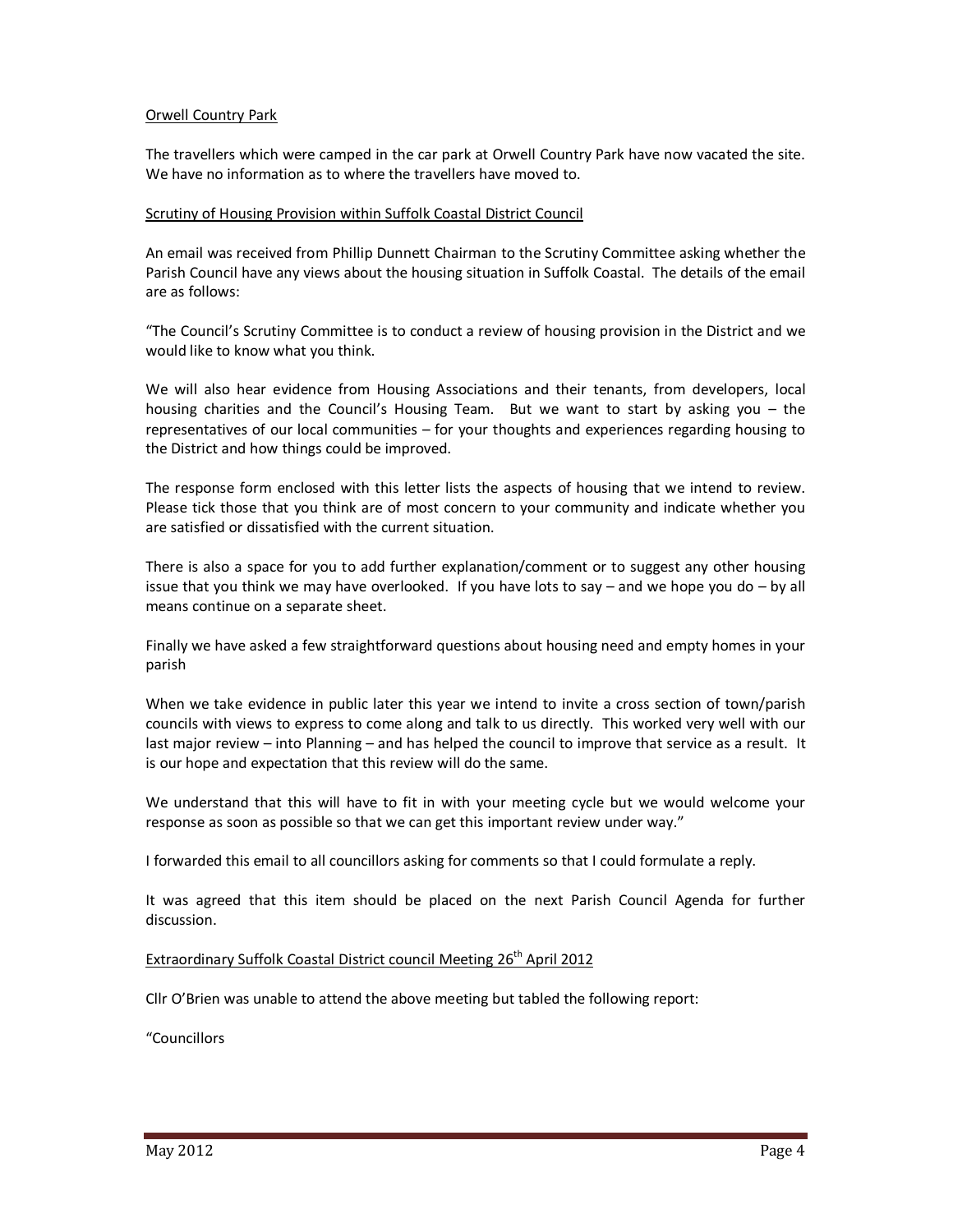Unfortunately, I am unable to attend the Extraordinary Meeting ion April  $26<sup>th</sup>$  and, as I will not be taking part, I must refute, in the strongest terms, issues that, contrary to the Executive Summary, **are significant and substantial** and have not been addressed. They are:

- 1. There is a serious lack of evidence to show that SCDC and Ipswich Borough Seven Hills Interchange and, importantly, take account of the changes on A12 at Copdock. It is vital that this is properly assessed otherwise the future is indeed bleak, in terms of mobility, environment and employment, for the Felixstowe Peninsula. (The increase in container traffic from 3.4ml to 5.4ml, for the expanded Felixstowe Port, plus the increase in the number of private cars, from development at Felixstowe and Martlesham, a possibility of 4-6000 extra cars.)
- 2. Worryingly, there has been no Visitor Impact Assessment on the Deben Estuary Mitigation measures are insufficient, especially relating to a Country park, development of which will not be within the plan period!
- 3. There has never been an explanation of why housing numbers increased from 1050 at Martlesham to 2000.
- 4. Assumptions, but no firm evidence, that jobs will be created for the occupiers of the 2000 homes, at Adastral Park.
- 5. New secondary education provision is problematic; 2000 homes would be insufficient to provide the full complement of pupils for a secondary school.

Therefore, I conclude that with such significant issues yet to be addressed, the Core Strategy remains unsound. I cannot support the recommendations.

## Patricia O'Brien"

## **77.12 Future Plans for the Parish**

Following discussion councillors felt that the main areas of concern within the parishes were:

- 1. The parcel of land along the Felixstowe Road between Admiral Windows and Ransomes Europark. It was agreed that the Clerk should write to Ipswich Borough Council asking whether there are any plans for further development of Ransomes Europark on the land alongside the railway line on the Felixstowe Road.
- 2. The development of the old Cranes site on Nacton Road by Waitrose and John Lewis and the resultant problems associated with the increased traffic flow. It was agreed that the Clerk should write to Suffolk County Council Highways Department asking how they envisage dealing with the traffic created by Waitrose and John Lewis.

## **78.12 Localism Act 2011 / Neighbourhood Plans**

The Clerk reported that a meeting had been arranged with Hilary Hanslip Suffolk Coastal District Council to be held on Wednesday, 16<sup>th</sup> May at 3.45 pm at Suffolk Coastal District Council Offices in Woodbridge to discuss Neighbourhood Plans. Cllrs Warham, Wells and Newell would be attending.

## **79.12 Brightwell Seat**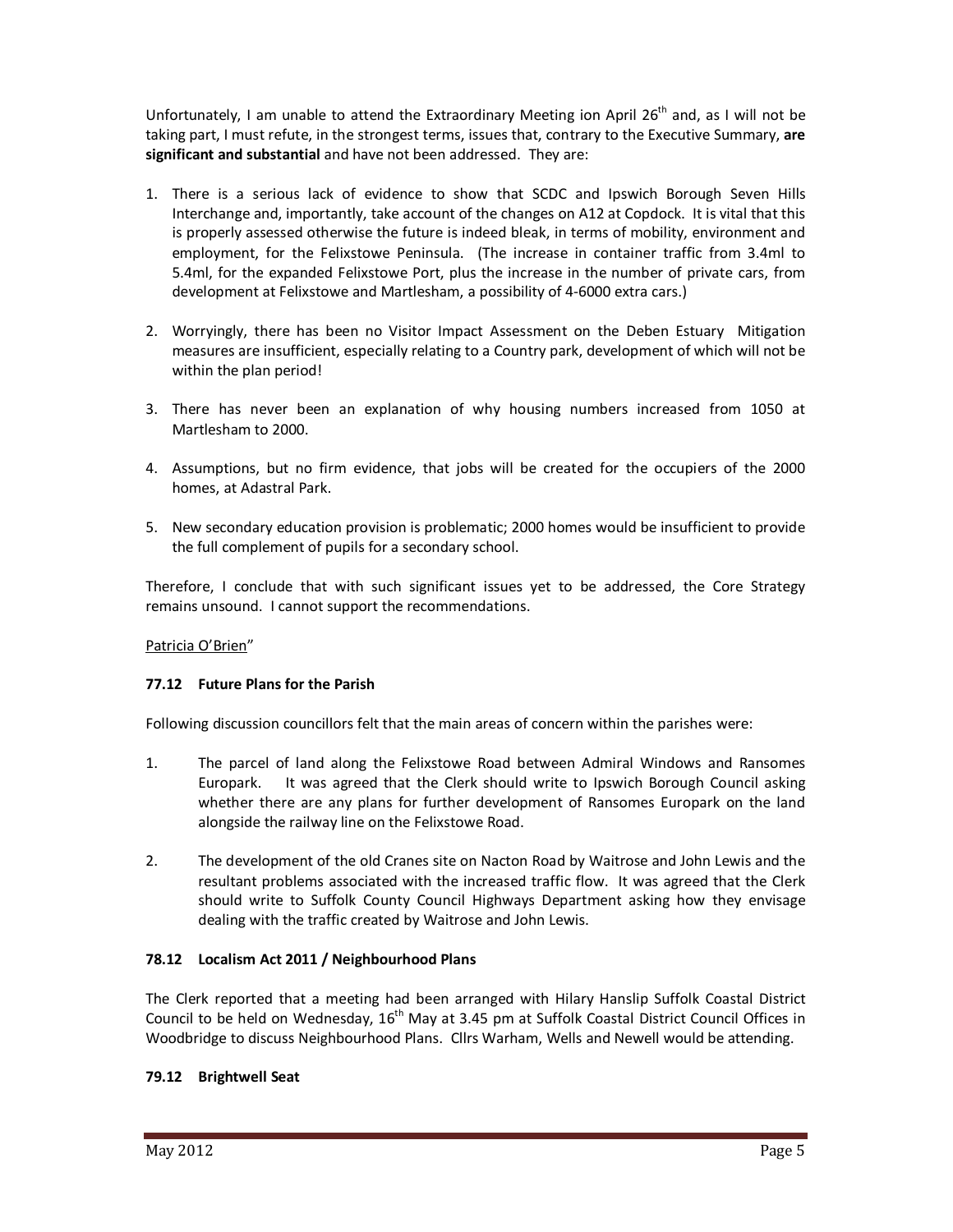The Clerk reported that a notice had been placed on the Brightwell Notice Board stating that the Parish Council would be placing a seat and waste bin in the centre of Brightwell. Cllr Newell said that she felt instead of planting a tree for the Queen's Jubilee that a plaque should be put on the seat. It was agreed that the Clerk should obtain costings to present to the next Parish Council Meeting.

# **80.12 Parish Plan**

Cllr Day reported that he had received the latest copy of the Parish Plan from Robert Shaw to review. Cllr Wells stated that the Brightwell section was now complete. Cllr Day said that to enable the plan to be well presented he was looking at the possibility of getting additional help from a professional. It was agreed that Cllr Day would provide details at the next Parish Council meeting.

# **81.12 Purchase of Additional Grit Bins**

Cllr Newell requested that the Parish Council provide a grit bin at the top of the hill in Monument Farm Lane and also adjacent to the Waddling Duck in Hall Road. It was agreed that the Clerk would find out the cost for two bins and report back to the next meeting. These bins could be funded from the Locality Budget 2012/2013. Cllr Lawrence also requested grit bins be placed in various locations in Purdis Farm which could also be funded from the Locality Budget 2012/2013.

# **82.12 Complaint re lighting John Banks Honda / Felixstowe Road – Service Road**

Cllr Day reported the Clerk had received an email from Andrew Pearce Suffolk County Council Phoneix House stating that he had spoken to Cllr O'Brien and she has agreed to proceed with the Traffic Restriction Order and he would be advertising the order on site. His team will be progressing this shortly.

Cllr Day also reported that a complaint had been received from a local resident who lives in the service road complaining about the parking stating he was finding it difficult to negotiate out of his drive. PC Paul Smith and PCSO Andi Hillman are both monitoring the situation.

In addition the Parish Council has also received a complaint from a resident who also lives opposite John Banks about the level of night time lighting that the garage have now switched on and it is shining into his bedroom windows resulting in lack of sleep. It was agreed that the Cllr Smith would clarify the position with Suffolk County Council with regard to the security lighting affecting drivers.

## **83.12 Visibility Woodhouse Lane / Bucklesham Road**

The Clerk reported that the insurance company had suggested that the Parish Council carry out a risk assessment.

Cllr Smith stated that he had found old maps/documentation showing the layout of the road which clearly suggests that this piece of land belongs to Suffolk County Council Highways and that the hedge has encroached on to this piece of land. It was agreed that Cllr Davies should discuss the content of the maps with the landowner and report back to the next meeting.

## **84.12 Finance**

Income Precept 2012/2013 ( $1^{st}$  Payment)  $\qquad 2^{st}$  Payment)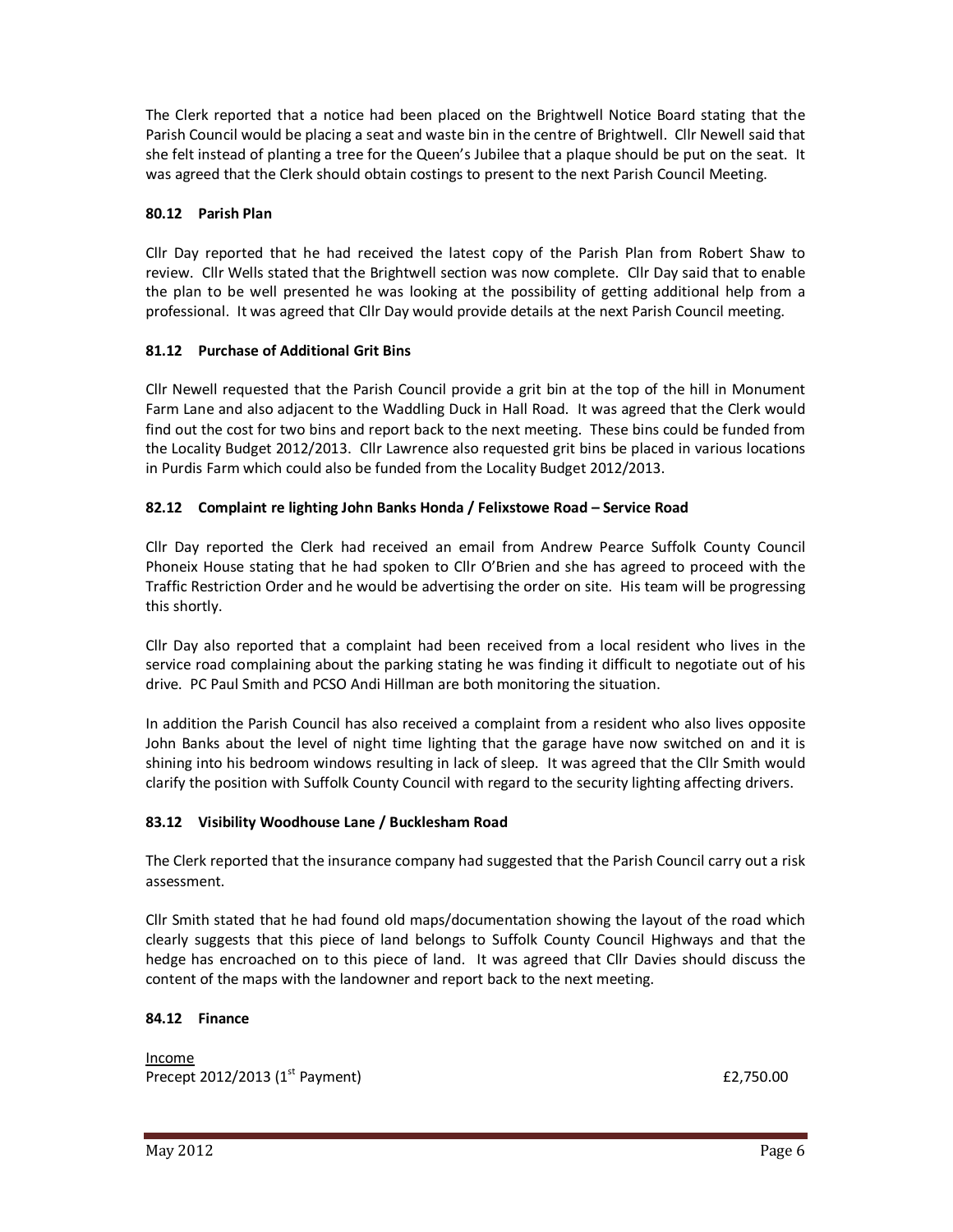Expenditure Clerk's Salary and Expenses May 2012 Brightwell Church – Donation for upkeep of Brightwell Church Yard **EXELL EXELL EXELL EXELL** 

### Donation to Brightwell Church for the upkeep of the churchyard

Following discussion Cllr Warham proposed, seconded Cllr Day that a donation be made to Brighwell Church of £250.00 – all in favour.

Cllr Warham proposed, seconded Cllr Day that the expenditure should be approved – agreed.

### **85.12 Correspondence**

All correspondence was dealt with under Clerk's Report.

### **86.12 Meetings attended by councillors/clerk**

a. Cllr Warham and Cllr Wells attended the Suffolk Coastal District Council's Annual Town and Parish Council Information and Consultation Evening.

### **87.12 Planning**

PC1031 SCDC 0690 148a Bucklesham Road Purdis Farm Erection of single storey side extension. PC Comments: No objection

PC1032 SCDC 0729 Trinity Park Purdis Farm Details as required by Condition 10 of Planning Permission C11/2019. PC Comments: Members of the Planning Committee to monitor two aspects re the use of Gate 10: (1) Effect on Straight Road when Gate 10 is open and (2) The ingress and egress from the service road.

PC1033 C12/0898 Valley Works Bucklesham Road Foxhall Change of use of Workshop Building use Class B2 to a B8 use class, storage and distribution of fruit and vegetables and associated food items. PC Comments: Cllr Wells reported that part of the documents for the consultation had not been received by the Parish Council therefore the 23 days for consultation would commence from the date the additional information is received. It was agreed that the Clerk should contact Michaelle Coupe SCDC to ask for details of the current planning application which is in place.

Pc1034 C12/0828 Site of Former Purdis Rise Purdis Farm Lane Purdis Farm Erection of attached two bedroom apartment. PC Comments: No objection

#### **88.12 Members questions to the Chairman**

- 1. It was reported that the dog bin in Murrills Road is broken and needs replacing. It was agreed that the Clerk should contact SCDC requesting the cost of replacement.
- 2. It was reported that a supermarket trolley belonging to J Sainsbury had been abandoned on the footpath in Murrills Road opposite the Parish Council Notice Board. It was agreed that the Clerk should contact Sainsburys to ask for this to be removed.
- 3. Cllr Lee asked that the Brightwell Village Seat should be manufactured in the United Kingdom. It was agreed that the Clerk should contact the suppliers of the seat to clarify the country of origin of the seat before purchase.